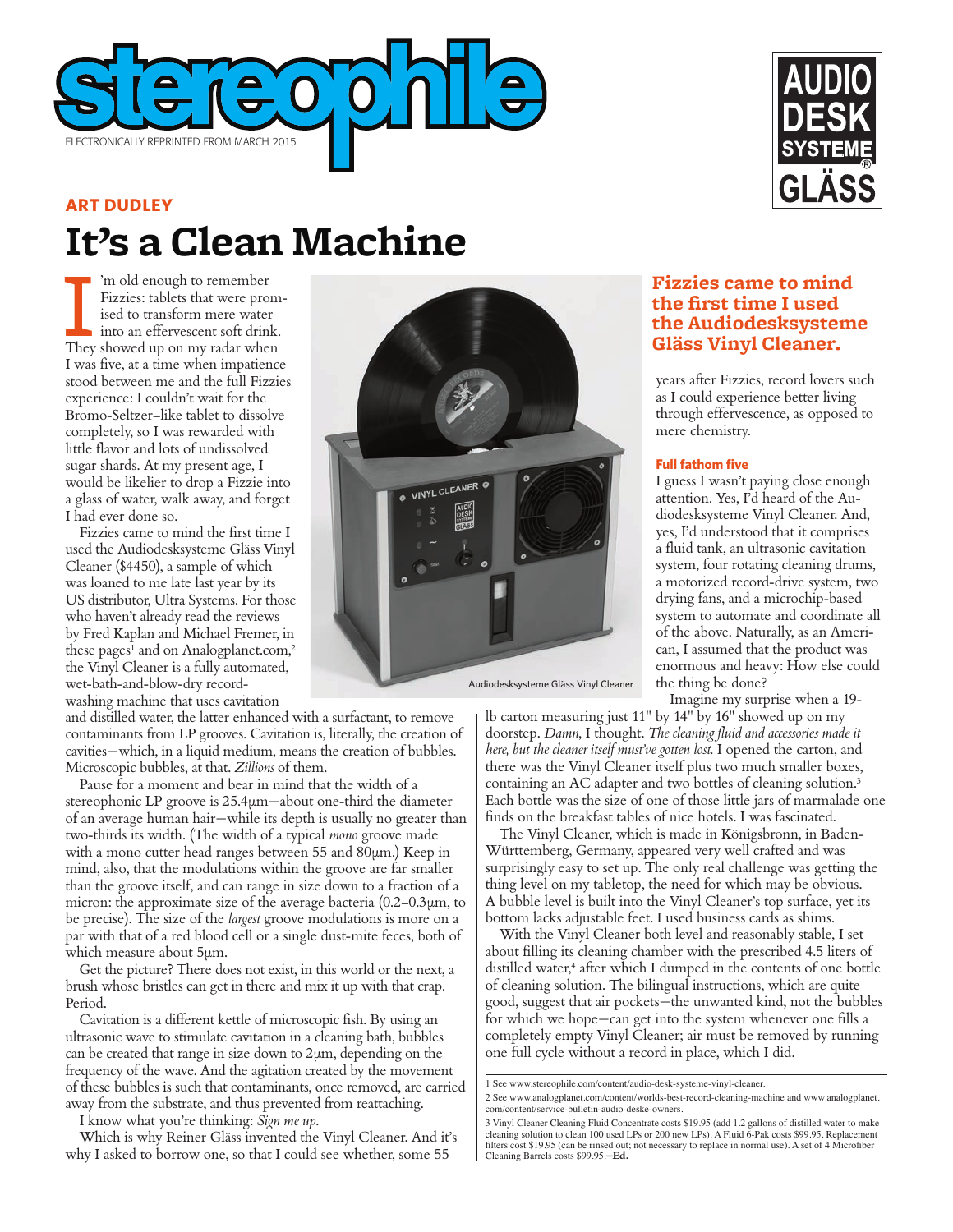Notwithstanding the well-considered raves the Vinyl Cleaner has received, I proceeded with caution; my choice for its maiden voyage was a thoroughly unlistenable, beat-to-hell US mono copy of the Rolling Stones' *Between the Buttons*. As you've no doubt seen from pics of the Vinyl Cleaner, records are loaded vertically edge-down rather than face-down—into an arrow-shaped slot on the machine's top surface. Not without reason is this opening only  $11\frac{3}{8}$ " long: The dimension is meant to limit just how far into the cleaning chamber a standard LP can fit. And when a 12" record is loaded into the Vinyl Cleaner, its downward travel is stopped at the precise point where its outermost edge is gripped between two rubber-rimmed, counterrotating turnstiles, which gently turn the disc. It is apparently mostly for this reason that the Vinyl Cleaner can accommodate *only* 12" discs; with any smaller size, it would seem possible for the drive mechanism to grip the disc at a point inward from its edge, thus damaging the groove.

I pressed the Vinyl Cleaner's Start button. It took about five seconds for the LP to begin to spin—prior to which I followed the manual's advice and gave the disc's edge a bit of a nudge. After that, the cleaning chamber filled with the fluid, which had, during setup, flowed straight down into the storage tank below. Viewed from above, the cleaning chamber is a canyon in which the record is flanked by two pairs of cleaning drums, each covered in microfiber toweling and measuring 4.5" tall by 1" in diameter. When the drums are at rest, there's a gap of about  $\frac{1}{2}$ " between the two pairs. When the cleaning cycle begins, the drums move inward to briefly contact the record, then move back out to their resting positions; then, when the chamber is full, they move back in and begin to rotate, their sides in contact with the record's surfaces. The record-drive turnstiles also move inward and outward, but only slightly. At rest, they're held tightly together, but when the cycle begins, the turnstiles part just enough to let the outermost edge of the record drop between their rubber grommets. At the end of the drying cycle, the turnstiles again come together, expelling the edge and slightly lifting the record.

The entire wash cycle took about 75 seconds. After that, the disc stopped turning, the water drained from the cleaning chamber into the storage tank, and the two drying fans—one for each side of the record—started up. The drying cycle comprised 120 seconds with the record turning at a very slow speed, then 10 seconds

at a fast speed, then another 150 seconds at slow, seeming to turn even more slowly, until the machine stopped and a gentle beep told me that this record was done.

The record in question was a noisy one to begin with, and the noise proved to be the consequence of physical damage: After the washing and drying, it sounded neither better nor worse. Perversely or not, I persisted with hard cases: awful-looking, awful-sounding records from lawn sales, garage sales, and the nearest Salvation Army store. With the next two records, the Vinyl Cleaner again made the sound neither better nor worse, but the one after that—a *ca* 1964 blue-label Prestige copy of Sonny Rollins's *Tenor Madness*—produced my *holy shit* moment. The Vinyl Cleaner not only transformed its noisy lead-in grooves into utterly dead-silent ones, it removed 95% of the ticks and pops, and allowed the instruments to sound more colorful and more vivid. As I said: *Holy shit*.

The next LP provided a similar transformation, but here I must pause and reflect: Only now do I realize how lucky I've been to live in a very small town that's miles from the nearest grocery store, pharmacy, or pizzeria—yet that had, for a brief time, its own LP store. And Xavwax wasn't just *any* LP store. It stocked great new records and a frequently replenished supply of used vinyl, the latter accounting for my own copies of *Miles Ahead*, *Sketches of Spain*, *Gerry Mulligan Meets Ben Webster*, *The Jazz Soul of Oscar Peterson*, and Benny Carter's *New Jazz Sounds*. The store's excellent proprietor has moved to Vermont, and I wish him well.

My nice mono copy of *Back to Back: Duke Ellington and Johnny Hodges Play the Blues* (Verve 6055), like other albums purchased from Xavwax, apparently once belonged to a library; there are even Dymo adhesive labels in its run-out grooves. (You can bet I'm always on hand to lift up the tonearm at the end of the last song.) When I bought it, the sleeve looked rough, and the record looked and sounded rough. Now, after one trip through the Audiodesksysteme Gläss Vinyl Cleaner, Duke Ellington, Johnny Hodges, and their band—especially drummer Jo Jones—sounded like their old selves. My record went from G– to VG+ in just under six minutes—or, if you prefer, my \$8 mono Verve LP with its DSM center labels is now worth more like \$40. (Those Dymo labels are holding it back.)

Were I a more profit-oriented individual rather than just an undisciplined collector, I might think: "I just made \$32. If I do that 138 more times, the Vinyl Cleaner will have paid for itself."

Then there's the transformation the Vinyl Cleaner wrought in my copy of Elgar's Symphony 1, with John Barbirolli and the Philharmonia Orchestra (EMI ASD 540). When I was in Munich last year, I'd reserved my very last hour at the show for record shopping, and selected as my target the display by Blue Danube Records (based in, you guessed it, Vienna). I began browsing the classical selections, setting aside a handful of titles. One was the Elgar, in a later pressing and graded only VG. Whether it was because of my press badge or my interest in Elgar I don't know, but the proprietor approached me with the kind offer to have a look through his private stock. He produced from under one of his tables a fiberglass flight case containing 70 or 80 LPs. Therein was the same Elgar—in an original white-and-gold–label pressing, the record graded M–. The price was more or less my entire vinyl budget of \$50, yet I decided on the spot to bring home one very special record instead of three or four average ones.

Back home, I cleaned the Elgar LP on a borrowed Keith Monks Record Cleaning Machine—which I would return to its owner just a few months later—and settled in to listen. The M– grade was reasonable and fair: I heard a few small ticks on both sides, and in the fourth movement there was a bit of groove distortion, lasting about one second. No big deal, but I was disappointed to find that the recording itself was less spectacular—less open, less colorful—than I'd expected. Just one of those things, I figured.

A few weeks ago I remembered that LP, and decided to run it through the Vinyl Cleaner. I was gobsmacked. Now there were no ticks—zero, zilch, none—on either side. The one-second distortion in the fourth movement endured, but seemed less objectionable. And, above all, the thing that unfolded in front of me was among the smoothest, most colorful, most delicately clear and brilliantly insightful recordings of orchestral music I've heard. That record was a *bargain*.

But even that doesn't compare to last Saturday, when I discovered in my collection a record I'd forgotten I even had: the Società Corelli's recording of Vivaldi's *The Four Seasons* (RCA Living Stereo LSC-2424). The jacket was frayed on all edges, and the inner sleeve torn in two places—but

<sup>4</sup> A tip for those lucky enough to own one of these things: The Audiodesksysteme Gläss Vinyl Cleaner requires 4.5 liters of distilled water. Here in the US, distilled water is generally sold in gallons but a gallon is only 3.785 liters. What the Vinyl Cleaner owner needs to do is to add one full gallon, then another three cups: That will bring the level up to 4.495 liters, which is pretty dang close.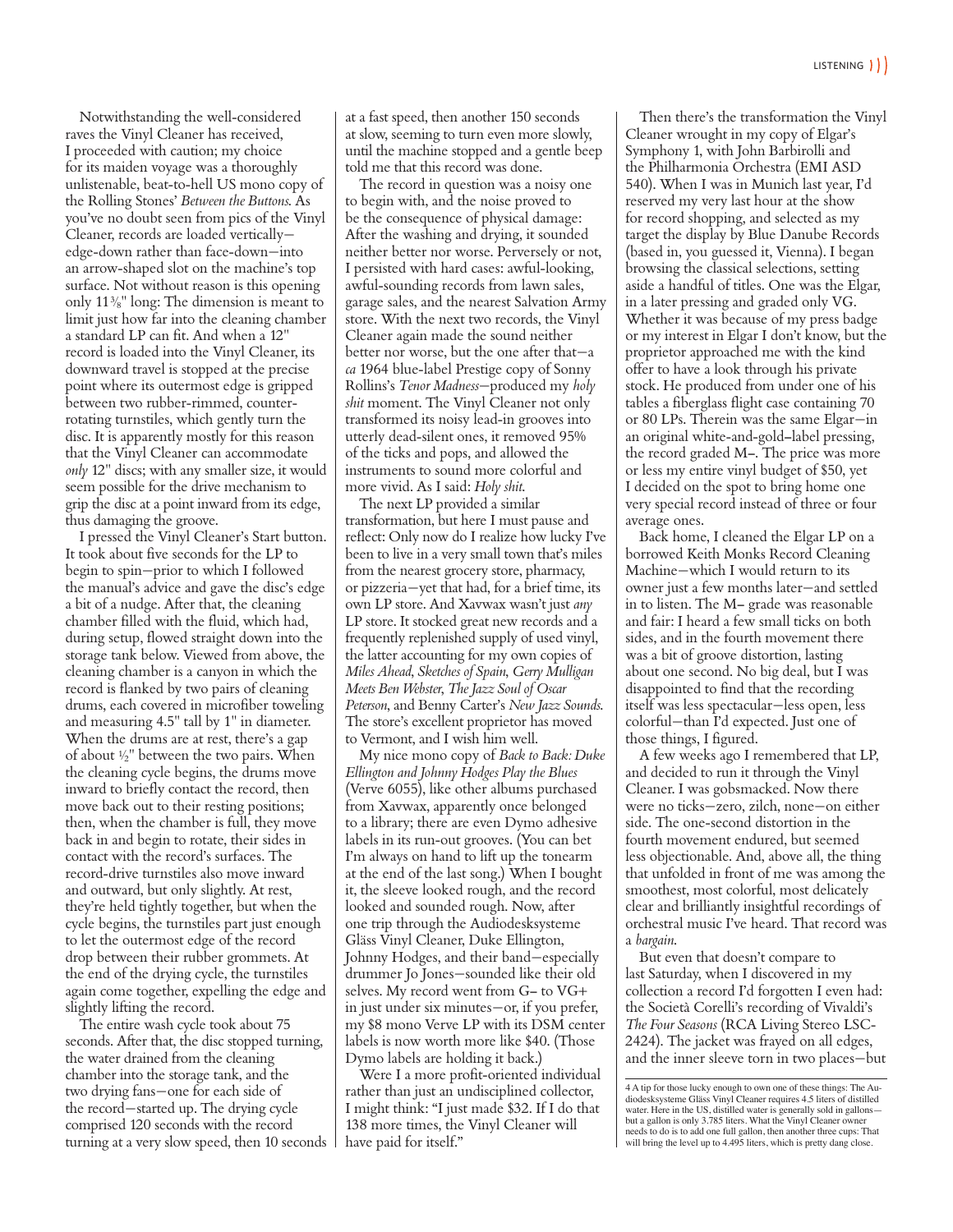the disc itself was a shaded-dog pressing with 1S/1S stamper markings, so it seemed worth a try. A brief listen before its trip through the Vinyl Cleaner did not leave me encouraged—yet its sound *après le bain* was and is nothing short of amazing. The Società Corelli's performance is intense and deliberate, not fluffy and superficial—and the recording, made in Italy, is dry, up-front, and intensely colorful and tactile. This record is worth seeking out.

Again: *Wow*.

#### **Splish Splash**

There's a nice passage in *Tune In*, the first volume of *All These Years*, Mark Lewisohn's incomparably exhaustive (and mildly exhausting) three-volume Beatles biography: Pointing to the boys' very humble backgrounds, the author reminds us that, in 1962, 50,000 homes in war-racked, economically depressed Liverpool still lacked bathrooms, and that bathing for those households was limited to one night a week—and to one tub of hot water for all members of the family, one after the other. *Eww*.

That crossed my mind during my first few days with the Audiodesksysteme. Yet my concerns pretty much went down the drain once I understood the Vinyl Cleaner's *hydraulics*, key to which is its efficient electric pump. Once the user presses that little red Start button, and after the Vinyl Cleaner's microprocessor has completed a quick system check—noting, in particular, whether the bottom-level fluid tank is sufficiently full—the pump forces the liquid straight up into the cleaning chamber through a gap at the bottom of said chamber. The volume of fluid is sufficient to assume a level of about 4" above the cleaning-chamber floor, yet in one side of the chamber is a long horizontal opening whose bottom edge is only about 3.75" above that floor. Because the pump continues to work throughout the cleaning cycle, the fluid has no choice but to spill over the bottom edge of that gap, beneath which it flows into a tightly enclosed sponge of white foam measuring 1" by 4" by 6". The sponge filters out contaminants, and the fluid continues down through three holes at the bottom of the filter chamber, where the fluid reenters the tank.

Working in tandem with the pump are those four counter-rotating barrels. Their microfiber pile is, of course, far too big to get into the grooves themselves, but serves two other purposes: to clean the outer surfaces of the record—removing, for example, fingerprint oil that didn't make its way into the groove—and to stimulate

### **There does not exist, in this world or the next, a brush whose bristles can get in there and mix it up with that crap. Period.**

the fluid into constantly flowing away from both sides of the record, so that contaminants detached from the vinyl are unlikely to become reattached.

That brings to mind two other points. First, the bubbles one sees during the Vinyl Cleaner's cleaning cycle are not cavitation bubbles those are too small to see with the naked eye—but instead result from the combined hydrodynamic actions of the pump and the counterrotating barrels. Second, Rainer Gläss designed the Vinyl Cleaner to apply cavitation as briefly and gently as is practically possible. I'm told that it doesn't take long for the ultrasonic generator to loosen caked-on moldrelease compound and the like after which, the machine's major chore is to direct such contaminants as far from the record as possible.

And after *that*, the Vinyl Cleaner's major chore is to dry the record in a similarly noninvasive way, with no penalties in terms of static buildup. Hence the twin drying fans, which blow through openings in the cleaning chamber about 4.5" above its floor—high enough to be safe, but low enough to remind the user never to overfill the Vinyl Cleaner. "Thing bad," as author Mary Roach would say.

Speaking of drains, Audiodesksysteme recommends that the fluid be changed approximately every 100 records; the distributor suggests that same number for dirtier records, adding that, if one tends to wash only new records, it's okay to stretch it to 150. Since I began this little experiment with the filthiest of the filthy, and because I wanted to gauge the Vinyl Cleaner's effectiveness with relatively clean, new records—and to describe in this space the fluid-changing experience—I decided to bail after about 40 or so, and to start all over again with fresh distilled water and a fresh dose of cleaning fluid.

It was almost laughably easy. I unplugged the Vinyl Cleaner from the AC, carried it to the edge of the kitchen sink, removed its knurled metal drain plug—it's fitted with a rubber grommet—and watched







**Top:** The cleaning chamber, viewed from its left, with the microfiber barrels removed from the four upright spindles (foreground). Also visible are the two turnstiles that drive the record and, beyond those, the hollow recess for the ultrasonic transducer. The filter has been removed from the filter chamber (left), the input slot for which is just visible within the cleaning chamber. **Middle:** To drain the storage tank of the Vinyl Cleaner, simply remove the knurled metal plug . . . **Bottom:** . . . then stand back and let nature take over.

as the machine quickly and thoroughly voided itself. I had allotted for the job far more time than it took, so I killed the extra minutes by rinsing in distilled water the filter and the rotating cleaning drums—the latter which are mildly difficult but not impossible to remove and reinstall. The manual recommends rinsing the filter for every 100 records, though it strikes me as easy enough to do every few days; rinsing the drums isn't mentioned anywhere, though the manual does recommend replacing the drums every 500 records. (A set of drums costs \$99.95.)